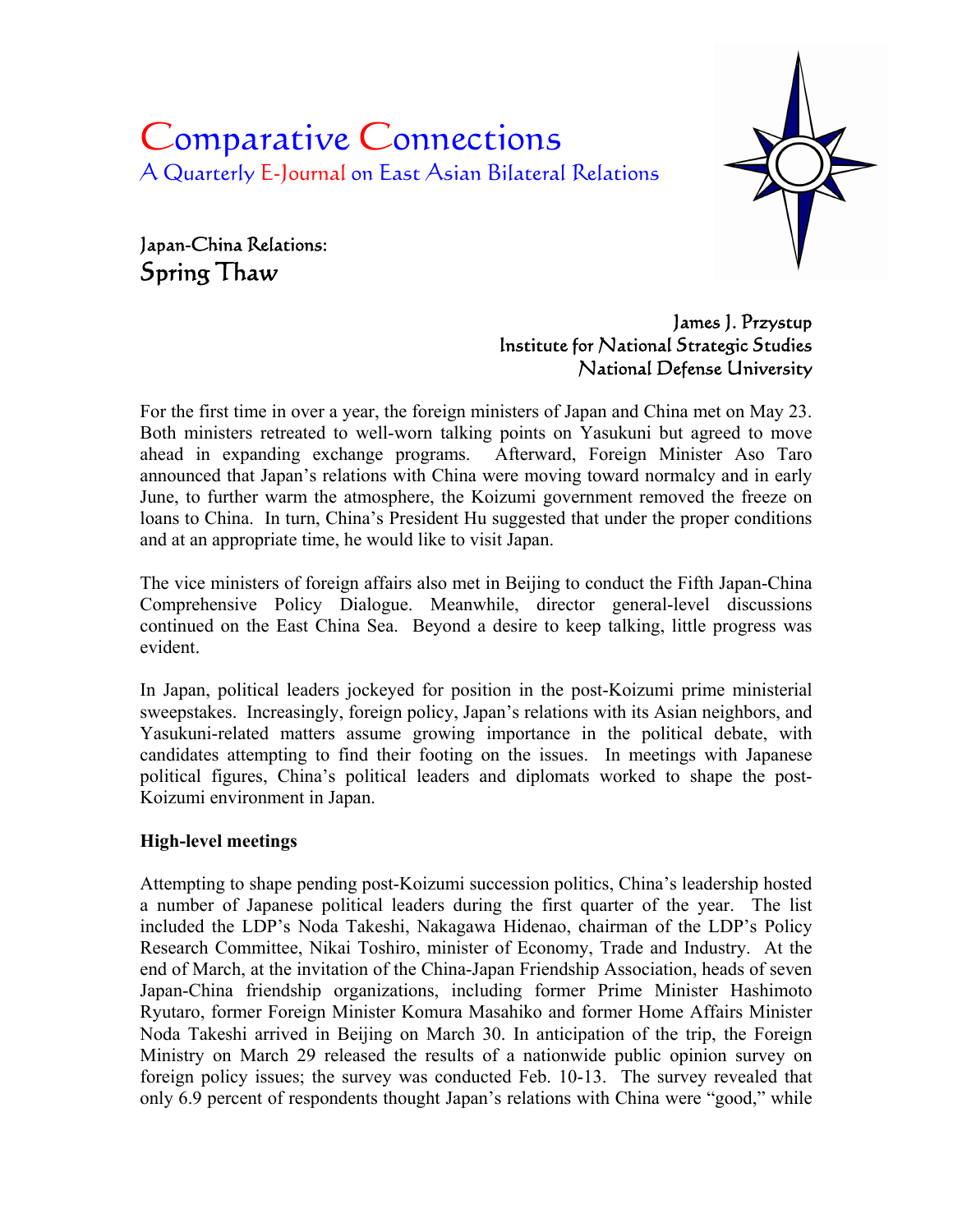66.7 percent thought the opposite; overall 77.9 percent thought relations should be improved. Top priority issues were identified as problems related to an understanding of history (58.9 percent); insufficient mutual understanding (32.1 percent); policy disagreements on international politics (30.2 percent) and problems related to international maritime rights (28.7 percent).

On March 31, the delegation met with Hu Jintao in the Great Hall of the People for approximately one hour. Hu made clear that the repeated visits by Japan's political leaders to Yasukuni Shrine, where the spirits of Japan's Class-A war criminals are enshrined, was the source of discord in the bilateral relationship. Such visits deeply wounded the feelings of Asian and Chinese peoples and damaged the political foundations of the China-Japan relationship. Nevertheless, Hu observed that should such visits cease, the door to a heads of government summit would be opened. Hu called for a strengthening and expansion of exchanges across the board. He reassured his guests that, China, as a developing country, was in no position economically to pursue an expansionist course and had no intention to challenge others militarily.

In reply, Hashimoto observed that, for many Japanese, Yasukuni is a personal matter and, noting the necessity of taking concrete actions, called for a frank exchange of views in order to move the relationship forward and overcome political obstacles. Noda turned the discussion to China's own patriotic education and asked that it not be tied to anti-Japanese sentiment.

Back in Tokyo, Koizumi took issue with Hu's Yasukuni-summit linkage, arguing that all countries have their differences on certain issues and asking "wouldn't it be better to get over them and develop friendly relations?" The prime minister did not consider Yasukuni to be a political or diplomatic issue. On April 4, Foreign Minister Aso told reporters that he thought Yasukuni-summit linkage to be "beyond comprehension." Later Aso told the House of Councilors Committee on Foreign and Defense Affairs that he expected the economic rivalry between Japan and China would increase.

In an April 15 speech in Hiroshima, Aso told his audience that, even if there is a resolution to Yasukuni, Japan should not expect smooth sailing in relations with China. In a region in which two economic superpowers live side-by-side, frictions are inevitable. What is important is for political leaders to meet. Turning to Yasukuni, the foreign minister emphasized that visits to the shrine cannot be stopped simply because China says they should be. Moreover, for the government to get involved in de-enshrining of the Class-A war criminals would be to involve itself in religious affairs and violate the constitution. Aso said that another way would have to be found.

On May 1, Vice Foreign Minister Yachi Shotaro announced that the Fifth Japan-China Comprehensive Policy Dialogue would take place in Beijing, May 7-9; China would be represented by Vice Minister for Foreign Affair, Dai Bingguo. The talks ranged over issues in the bilateral relationship, including oil and gas exploration in the East China Sea, disposition of chemical weapons abandoned in China by the Imperial Army, and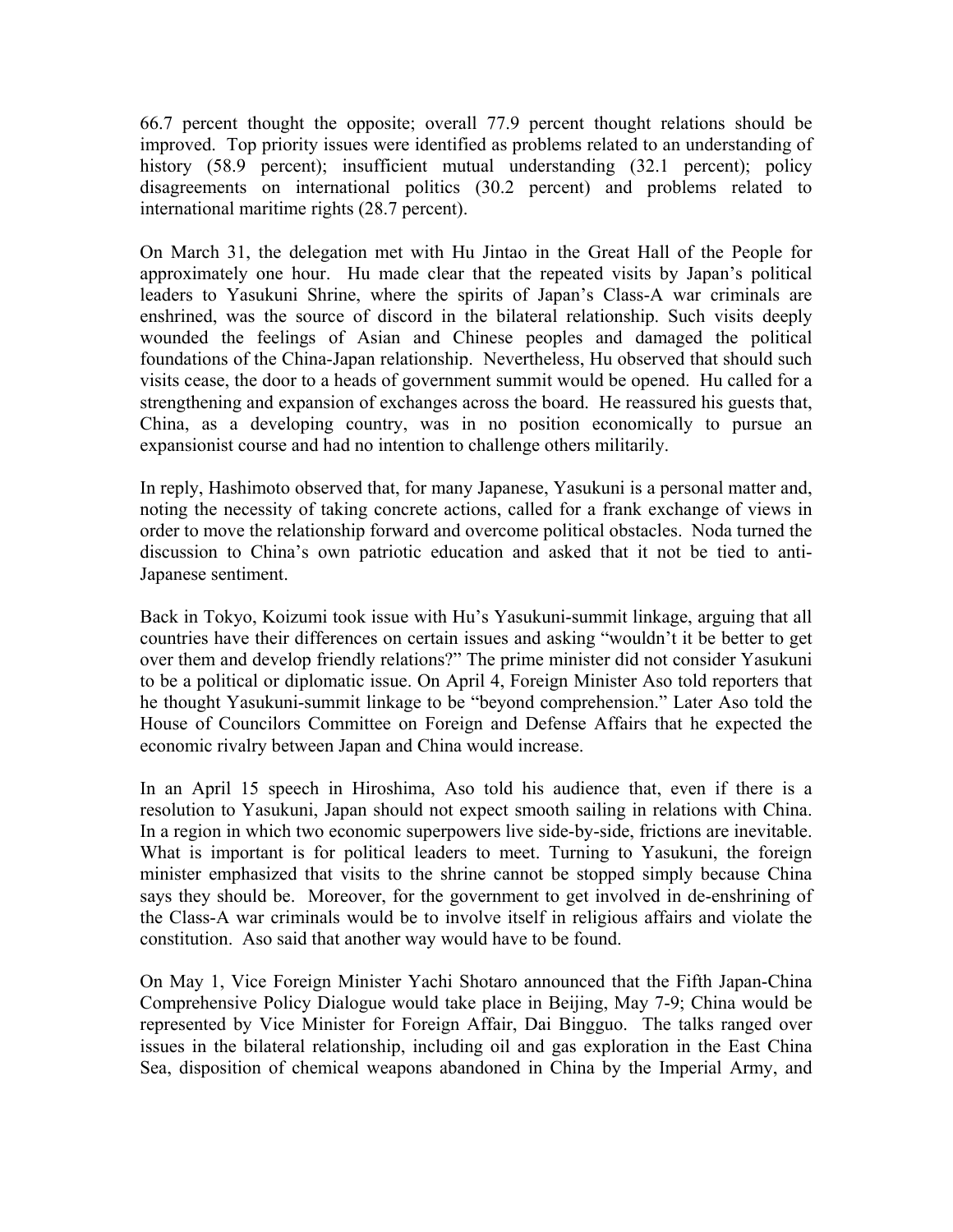expansion of cultural exchanges. Yachi also used the occasion to advance a foreign ministers' meeting in Qatar at the end of the month.

As the vice ministers met in Beijing, Koizumi, commenting on reports of a possible foreign ministers' meeting, suggested that "China is realizing that it is strange not to hold a summit meeting because of one controversial issue." Chief Cabinet Secretary Abe Shinzo told reporters that both countries would benefit from talks. And, in a May 9 speech in Tokyo, China's ambassador Wang Yi expressed the hope that a foreign ministers' meeting would be realized. "In order to put (Japan-China relations) in a virtuous cycle, dialogue at various levels will be essential," he told his audience. Wang also dismissed the idea of China becoming the leader of Asia as well as the premise that the two countries were destined to compete for leadership.

The foreign ministers met in Qatar May 23, with Aso observing that it would be more convenient to meet closer to home. Li made clear that China's view of the Yasukuni visits was unchanging, telling Aso that they "hurt the feelings of the Chinese people" and "damaged the foundation of political ties" between China and Japan. Aso replied that the prime minister visited the shrine to pay his respects to the war dead and to underscore his commitment that Japan will never again resort to war. Asked his intentions of visiting the shrine should he become prime minister, Aso said that he would "make a proper decision based on my principles and in consideration of my official capacity."

Aso reiterated that Japan welcomed China's peaceful rise but expressed concern about China's continuing military modernization and its lack of transparency. Li replied that the modernization efforts were defensive in nature. The ministers also agreed to resume, by the end of the year, the Japan-China Security Dialogue which has been in abeyance for over two years, to promote dialogue on issues related to the East China Sea, and to expand cultural, economic, and youth exchange activities between the two countries.

Afterward, Aso told reporters that the trend line in the bilateral relationship was moving in a positive direction. As the foreign minister saw it, China, in agreeing to the meeting, recognized the importance of Japan's trade and investment to China's economy, which, he observed, was "starting to show negative growth." Given the Chinese sense of values, "whether there is money to be made or not", it was a "wise" business decision to improve relations with Japan. Chief Cabinet Secretary Abe described the meeting as "extremely important" and the frank exchange of views as "extremely meaningful." That view was shared in Beijing. China's Foreign Ministry's spokesperson told reporters that the meeting was "beneficial," that China had "a positive opinion of Japan's attitude" and considered Aso to be "an important partner for improving and making progress in China-Japan relations."

On June 4, the media reported that Tokyo on June 3 had decided to lift the freeze on yen loans to China for FY 2006, an effort widely interpreted as an attempt to further warm the political environment. On June 6, the Council for Overseas Economic Cooperation approved the lifting of the freeze and extended a total of ¥74 billion to be used principally for environmental projects.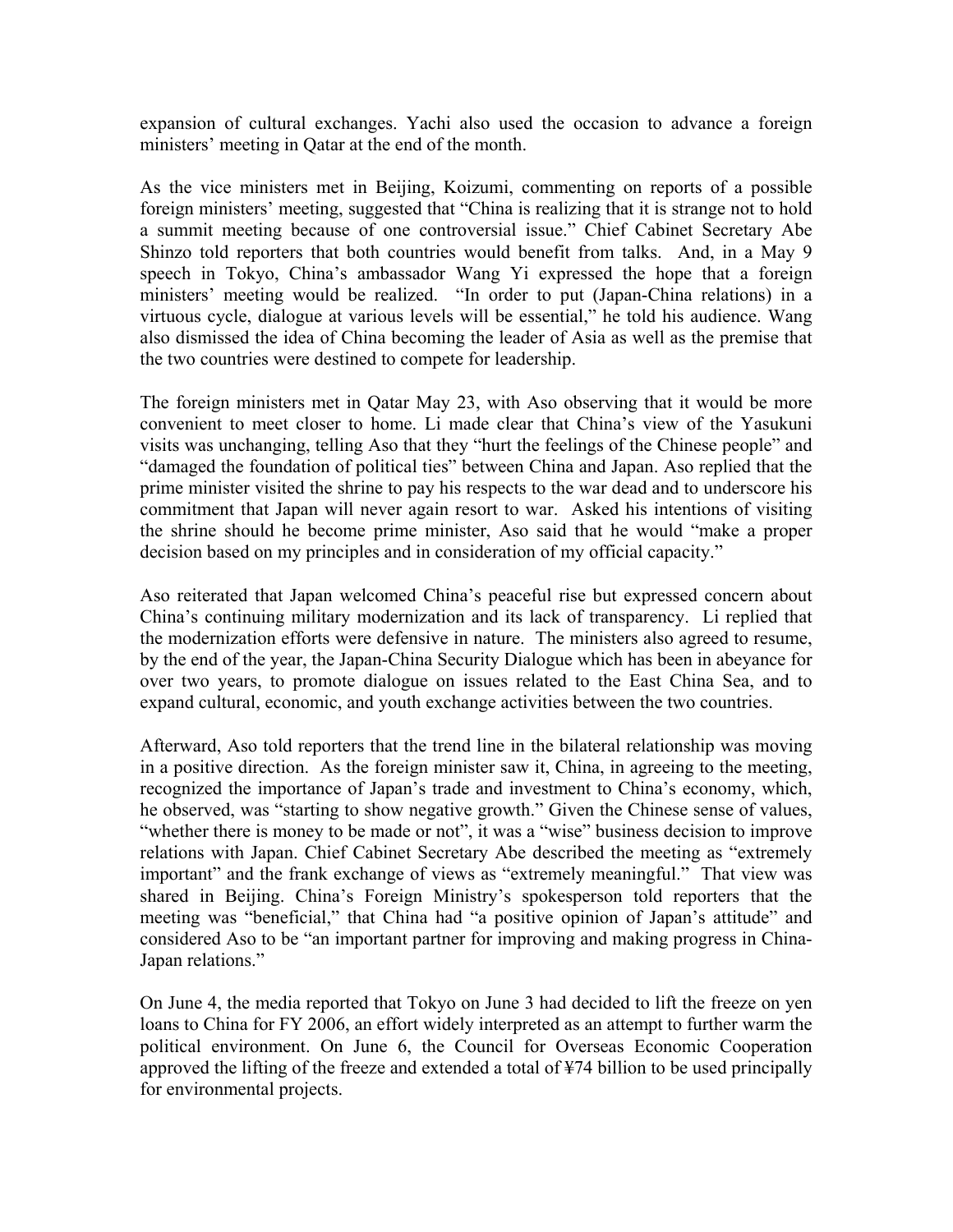A week later, the atmosphere continued to warm. On June 10, Hu Jintao, meeting with the new Japanese ambassador Miyamoto Yuji, observed that under the proper conditions and at an appropriate time he would hope to visit Japan. Hu noted the current difficult stage of bilateral relations but made no reference to Yasukuni; he also stressed the importance China attaches to relations with Japan. The report was well received in Japan. Abe took it a positive sign that China "regards the relationship with Japan seriously." Koizumi announced that Japan "is always open" and "ready any time" to engage in dialogue with China. Japan would set no conditions for dialogue – that would depend on China.

# E**ast China Sea**

In early April, *Kyodo News Service* in a dispatch from Washington reported that Chinese aircraft had conducted reconnaissance across the median line boundary in waters claimed by Japan. Later in the month, it was learned that China's Maritime Bureau had, on March 1, issued a notification prohibiting ships from entering areas near the median-line boundary while China conducted exploration activities from March 1 through Sept. 30.

In Tokyo concerns were expressed that the prohibition and exploration might extend into waters on the Japanese side of the median-line boundary. On April 16 during a *Fuji Television Sunday Morning* program, LDP Secretary General Takebe Tsutomu labeled the Chinese action "regrettable." The next day, Chief Cabinet Secretary Abe told reporters that the action violated Japanese sovereignty and was also possibly in violation of the Law of the Sea Treaty, and that the government was considering a protest but that it first wanted to confirm reports.

Meanwhile, Koizumi told reporters that whatever the reality, he wanted to proceed calmly. Late in the evening of April 17, the Chinese Foreign Ministry, citing a "technical error," explained that the area in which ship traffic was to be prohibited was only on the Chinese side of the median-line boundary. The following morning, Abe accepted the correction as a "simple mistake" but announced that even if the area was on China's side of the line, Beijing would have to respect the "rights and obligations" of other states.

On April 22, METI Minister Nikai Toshiro met with China's Vice President Zheng Qinghong in Boao, China; both agreed on the need to seek a peaceful resolution of the issue. Director general-level talks were scheduled to resume in Beijing in mid-May. On May 10, the *Sankei Shimbun* reported that the government had decided to formally reject the proposal for joint development made by China during a March 6-7 meeting and that it would again urge China to adopt Japan's proposal for joint development on both sides of the median line boundary.

The two sides met May 18 in Beijing, with Sasae Kenichiro, director general for Asian and Oceanic Affairs, and Hu Zhengyue heading the delegations. Again, the talks went nowhere; each side rejected the position of the other and reiterated previous proposals. Both, however, agreed to continue the discussions. Both also agreed to work toward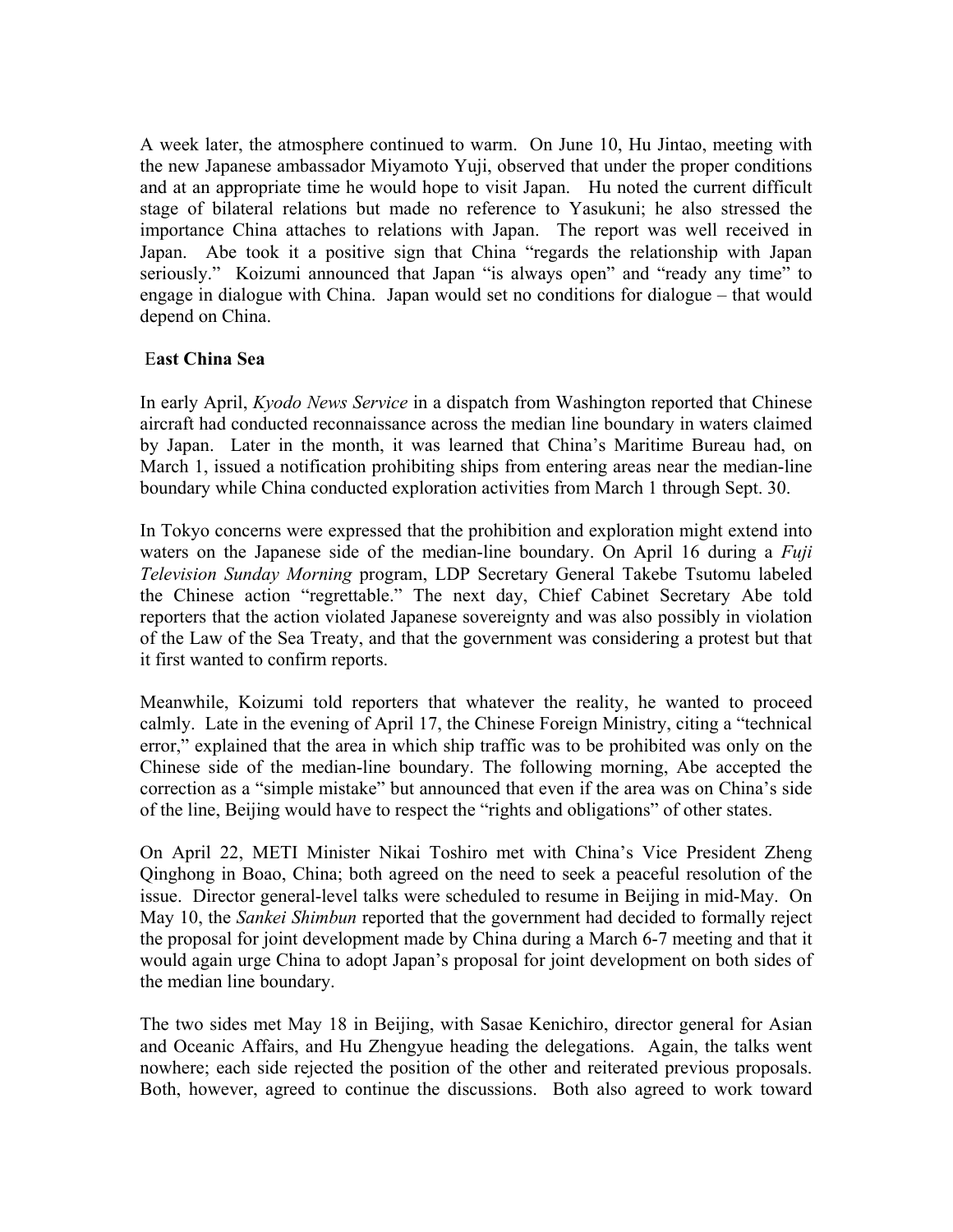measures that would prevent or expeditiously deal with unforeseen accidents or incidents in the area.

#### **Post-Koizumi succession, foreign policy, and the debate over Yasukuni**

As the September LDP elections draw near, the leading prime ministerial candidates, Chief Cabinet Secretary Abe, Foreign Minister Aso, and former Chief Cabinet Secretary Fukuda Yasuo, face the challenge of developing positions on a number of foreign policy issues; among them, relations with China and the Republic of Korea involve Yasukuni. Although Koizumi and Abe endeavored to fence-off Yasukuni from political discourse, the debate inevitably found a path back to Yasukuni.

Koizumi continued to fault China and South Korea for failing to respond to Japan's calls for a resumption of high-level meetings. Questioned about his visits to Yasukuni Shrine and the state of relations with China, he repeatedly answered that he found it "difficult to understand" or "strange" that China would refuse summit meetings over a single issue. They were, he observed, the only two countries to do so. As for his critics, their position against paying reverence at Yasukuni amounted to saying not to go because China says not to go; this was not the way to do business. The way to resolve differences between countries was through dialogue.

On April 2, both Abe and Aso appeared on Sunday morning talk shows. Both addressed the "Yasukuni for summit" offer made by President Hu to the Friendship delegations on March 31. Both turned it down.

Abe took Hu to task, saying "it's a wrong policy to use the option of not holding a summit meeting as a precondition for achieving political goals." He wondered "if it is a good thing to sacrifice our political and economic assertions to hold a summit meeting." To move the relationship ahead, China needed "to take another step forward." As to whether he would visit the shrine as prime minister, Abe replied that he had "no intention to make Yasukuni a political slogan." Moreover, he believed that it "should be eliminated from the diplomatic agenda."

Nevertheless, the political and policy debate in Japan continued.

On April 23, the New Komeito Party leader Kanzaki Takenori, speaking in Koemgo city in Tottori prefecture, told his audience that relations with China and South Korea "must be stabilized" and that Japan's relations with Asia would be a major issue for Koizumi's successor.

At the end of April, former Chief Cabinet Secretary Fukuda entered the discussion. In an April 25 address delivered in Tokyo, Fukuda, touching on the foreign policy legacy of his father, the 1977 Fukuda Doctrine toward Southeast Asia, called for a new policy toward Asia. In the context of Japan's Asia policy, Fukuda pointed out that Koizumi's visits to Yasukuni "were not a plus." He called attention to the need to improve relations with China and South Korea. Five days later on an NHK talk show, Fukuda expounded on his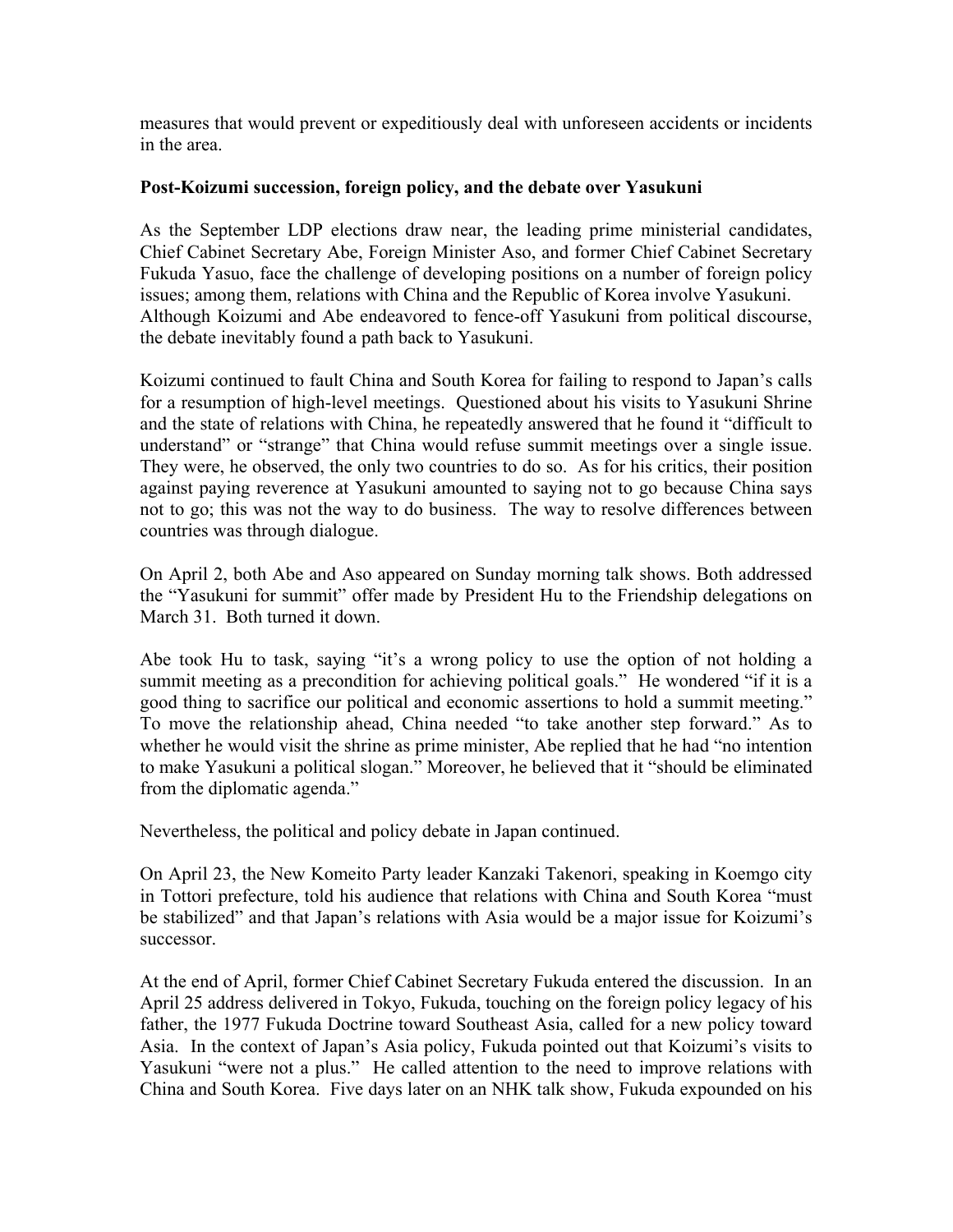foreign policy thinking. Noting the "deterioration of bilateral ties" with China and South Korea, relations which he described as being "in a somewhat abnormal situation," Fukuda said that Japan "should think about what kind of action we must take. There is no other choice but to make a decision from a broad standpoint, looking at relations in the future."

The business community entered the debate in early April. On April 4, IBM Japan President and Chairman of the Keizai Doyokai (Japan Association of Corporate Executives), Kitashiro Kakutaro, addressing President Hu's Yasukuni-summit offer, told a press conference that he found Hu's remarks "regrettable." Kitashiro reasoned that stopping the Yasukuni visits would "become even more difficult once this turns into a political issue."

However, a month later, on May 9, the Keizai Doyukai went public with a document that called for "self-restraint" on the part of the prime minister with regard to Yasukuni visits. Continuing the visits, the organization cautioned, "could lead to undermining what has been achieved in the postwar period" and "not benefit Japan's national interests." The document also called for the creation of a secular war memorial, a position earlier advanced by Fukuda. Koizumi dismissed the Doyukai proposal, saying that "business and politics are two separate matters." He pointed to the fact that economic relations, as well as cultural exchanges, were expanding at an unprecedented pace.

On June 23, Japan's Supreme Court dismissed an appeal of a 2005 Osaka High Court ruling seeking damages for Koizumi's visits to Yasukuni which the plaintiffs alleged were unconstitutional. The court failed to find legal grounds to support claims for damages, "even if religious and emotional sentiments were hurt by another person's visits." At the same time, the court refrained from ruling on the issue of the constitutionality of the prime minister's visits. Koizumi told reporters that the thought the decision "appropriate," reaffirming his views on the nature of his visits.

The following day, the *Yomiuri Shimbun* released results of a June 17-18 public opinion survey. With regard to Yasukuni, 46 percent of respondents supported visits to Yasukuni by Koizumi's successor and 43 percent opposed. Looking at relations with China, South Korea, and Japan's Asian neighbors, 79 percent considered them important. But, asked if visits to Yasukuni should be stopped to improve relations with China, 51 percent opposed stopping Yasukuni visits, while 42 percent favored doing so. With regard to disputes with China and South Korea over the East China Sea and Takeshima/Dokdo, 68 percent supported a Japanese diplomacy that would consistently advocate Japan's national interests, while 24 percent thought consideration should be given to the positions of China and South Korea

## **Security**

On April 14, the Foreign Ministry released its annual Blue Book report on Japan's diplomacy. The Blue Book called on China to improve transparency with regard to military spending. Although the report has in the past referenced China's military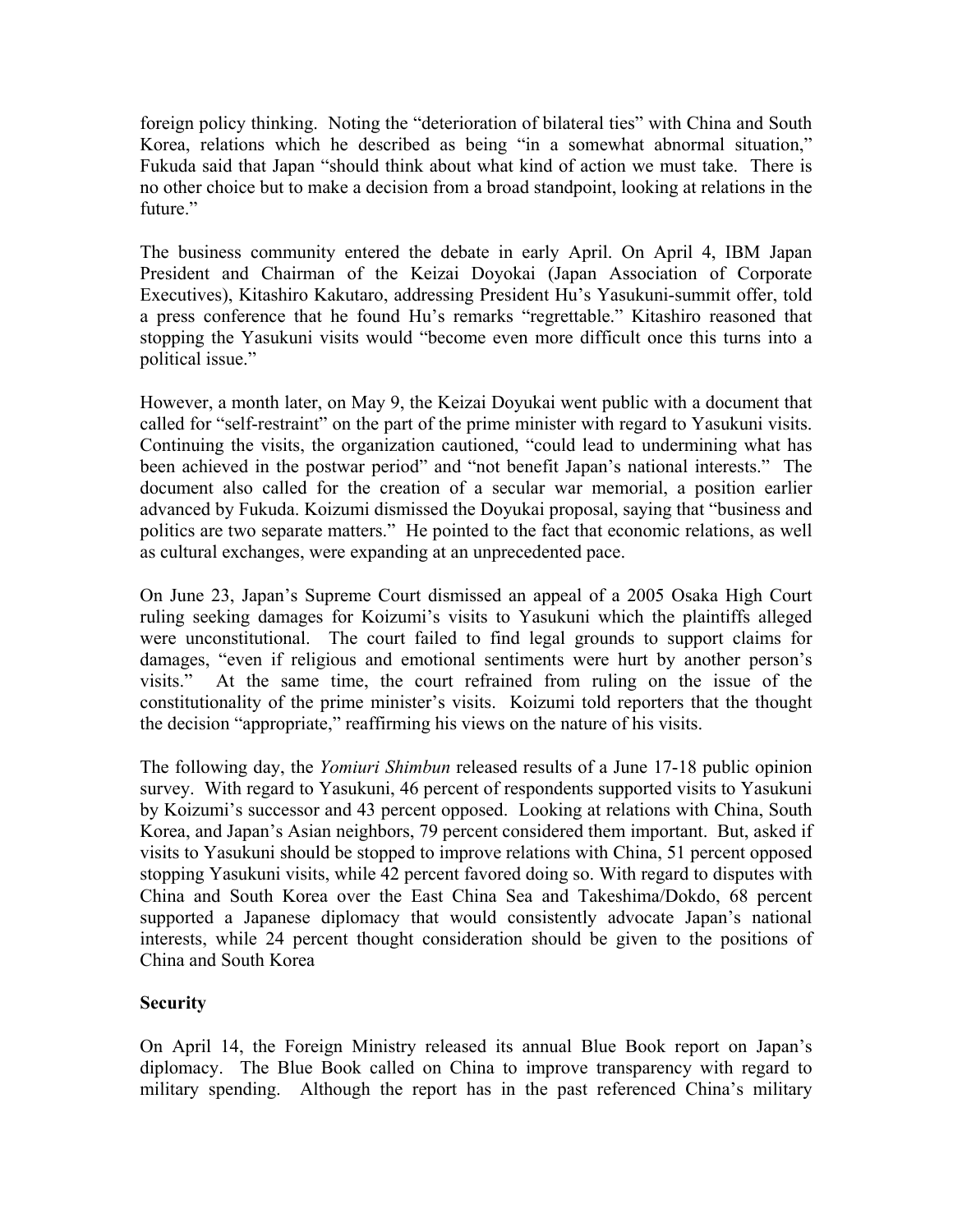spending, the 2006 edition marked the first time that the document called on Beijing to improve transparency. Newly appointed ambassador to China Miyamoto Yuji echoed the call, citing China's lack of transparency as "the reason why China's image, for the most part comes out … negative." Increased transparency would enhance China's "acceptance by the international community." At the same time, Miyamoto rejected the argument that China posed a threat to Japan.

That said, it was clear that activities of the PLA Air Force were extending into Japan's air space. In Japan's 2005 fiscal year (April-March), the Air Self-Defense Forces scrambled 107 times against Chinese planes as opposed to only 13 times in 2004. The first half of the fiscal year, the scrambles totaled 30, and the second half of the year October-March, the number significantly expanded to 77. The total of 107 scrambles represented the highest total since such statistics began to be recorded. By way of comparison, the number of scrambles in response to Chinese aircraft was 25 in 1997; 30 in 1998; 23 in 1999; 6 in 2000; and 13 in 2004. The Chinese activities were widely regarded as intelligence gathering in nature, particularly in the area of oil and natural gas exploration in the East China Sea.

On May 3, the *Asahi Shimbun* released the results of a public opinion, conducted April, on issues related to Japan's constitution. Sixty-two percent supported revision of the constitution to recognize the Self-Defense Forces (SDF); 28 percent opposed; 23 percent favored defining the SDF as a military, 34 percent opposed. On the right of collective self-defense, 53 percent favored continuation of the prohibition on the exercise of the right, 36 percent thought that Japan should be able to exercise the right.

Earlier on April 29, the Chief Cabinet Office published survey results on the SDF and security issues. Asked whether the respondents thought Japan would be involved in a conflict, 45 percent said yes; 32.6 percent said that it could not be ruled out, and 16.5 percent said no. With a 1.8 percent increase over three years of the affirmative response, the poll suggested increasing attention to security issues, in particular terrorism, the Korean Peninsula, and China's military buildup. On April 12, the Defense Agency presented a legislation outline that would transform the agency into a ministry. The Cabinet approved the legislation June 9 and submitted it to the Diet for consideration and debate. The Diet did not act on the legislation before adjourning June 18.

#### **Business and economics**

Even as political relations stagnated, the economic side of the relationship continued to expand. In early April, the Japan External Trade Organization (JETRO) released figures on Japan's 2005 international economic relations. In China, Japanese investment hit a record high of \$6.5 billion, a 19.8 percent increase over 2004. Japan's auto and electronics industries led the way. The report also noted that investment had slowed in response to anti-Japanese demonstrations in April 2005. While recognizing that Japanese companies had "renewed their recognition regarding the risks of investing in China," JETRO expected "no changes in the situation under which China remains Japanese companies' focus of investment."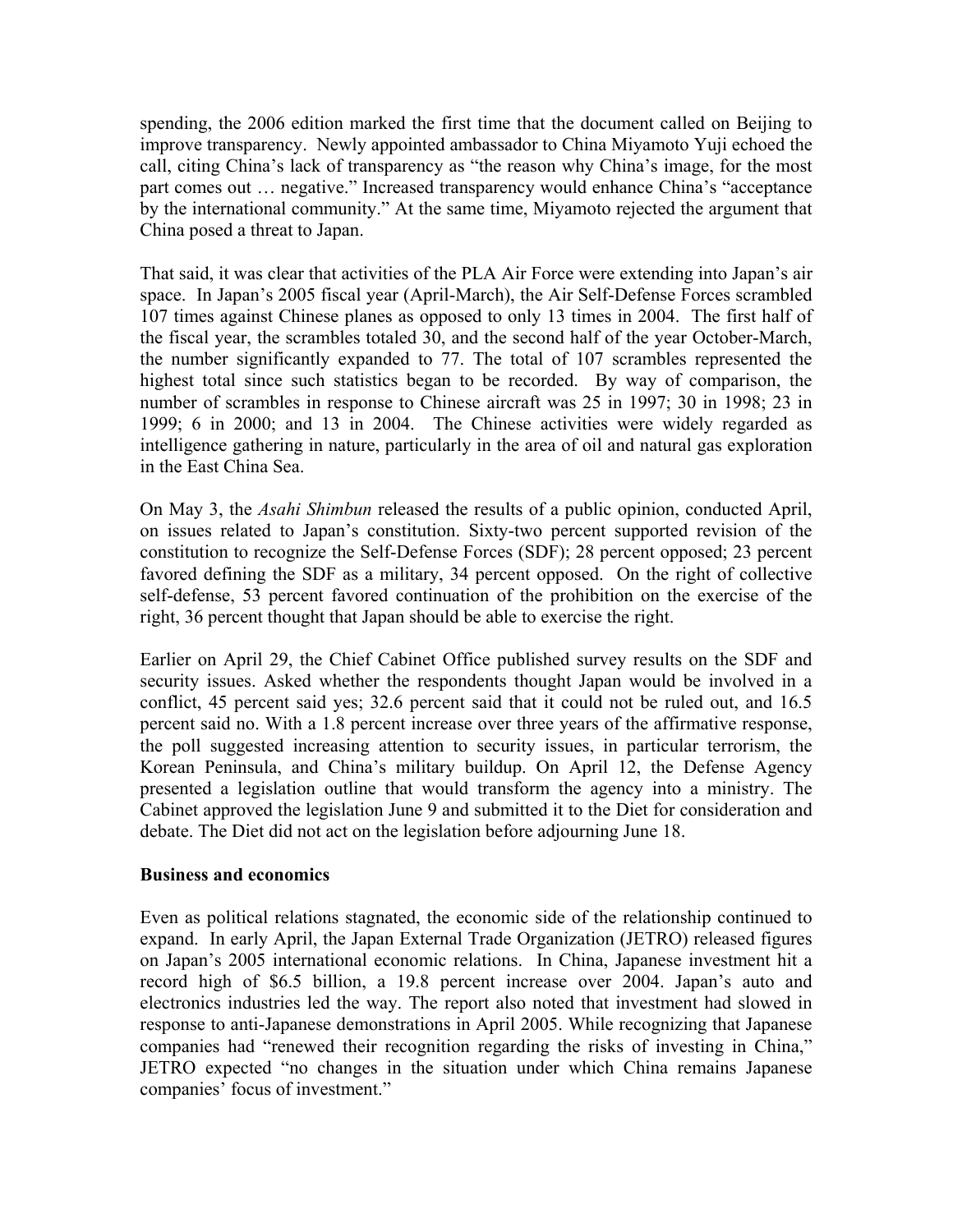#### **Outlook**

The foreign ministers' meeting in Qatar and President Hu's remarks about visiting Japan point to a thaw in relations. The political forecast calls for continued warming through the LDP's presidential election in September. The post-September forecast will depend in large part on the results of the election and the choices of the new prime minister.

# **Chronology of Japan-China Relations April-June 2006**

**March 30, 2006:** Group of 40 Chinese sue Japanese government in Tokyo District Court for wounds/loss of life suffered during Japanese bombing of Chongqing.

**March 31, 2006:** Leaders of seven Japan-China Friendship Associations, including former Prime Minister Hashimoto and former Foreign Minister Komura meet with President Hu; Hu proposes ending Yasukuni visits in exchange for summit.

**April 2, 2006:** Chief Cabinet Secretary Abe Shinzo and Foreign Minister Aso Taro both reject Hu's linkage proposal.

**April 2, 2006:** Japan and China sign agreement to simplify customs administration.

**April 4, 2006:** FM Aso finds Yasukuni-summit linkage "beyond comprehension."

**April 6, 2006:** China's Smbassador to Japan Wang Yi says Hu's Yasukuni-summit proposal shows desire to improve relations; urges end to Yasukuni visits.

**April 14, 2006:** Foreign Ministry releases 2006 Diplomatic Blue Book; cites China for lack of transparency about military buildup.

**April 15, 2006:** Aso in speech at Hiroshima says that resolution of Yasukuni will not resolve all Japan-China issues.

**April 16, 2006:** LDP Secretary General Takebe expresses displeasure with reports that China has declared exclusion zone in East China Sea.

**April 17, 2006:** China's Foreign Ministry, citing technical error, says exclusion zone in East China Sea extends only to its side of the median-line boundary; Abe accepts correction as simple mistake on April 18.

**April 22, 2006:** METI Minister Nikai meets with China's Vice President Zheng in Boao China; both agree on peaceful resolution of East China Sea issues.

**April 22, 2006:** Ninety-six Diet members visit Yasukuni shrine; 87 from LDP.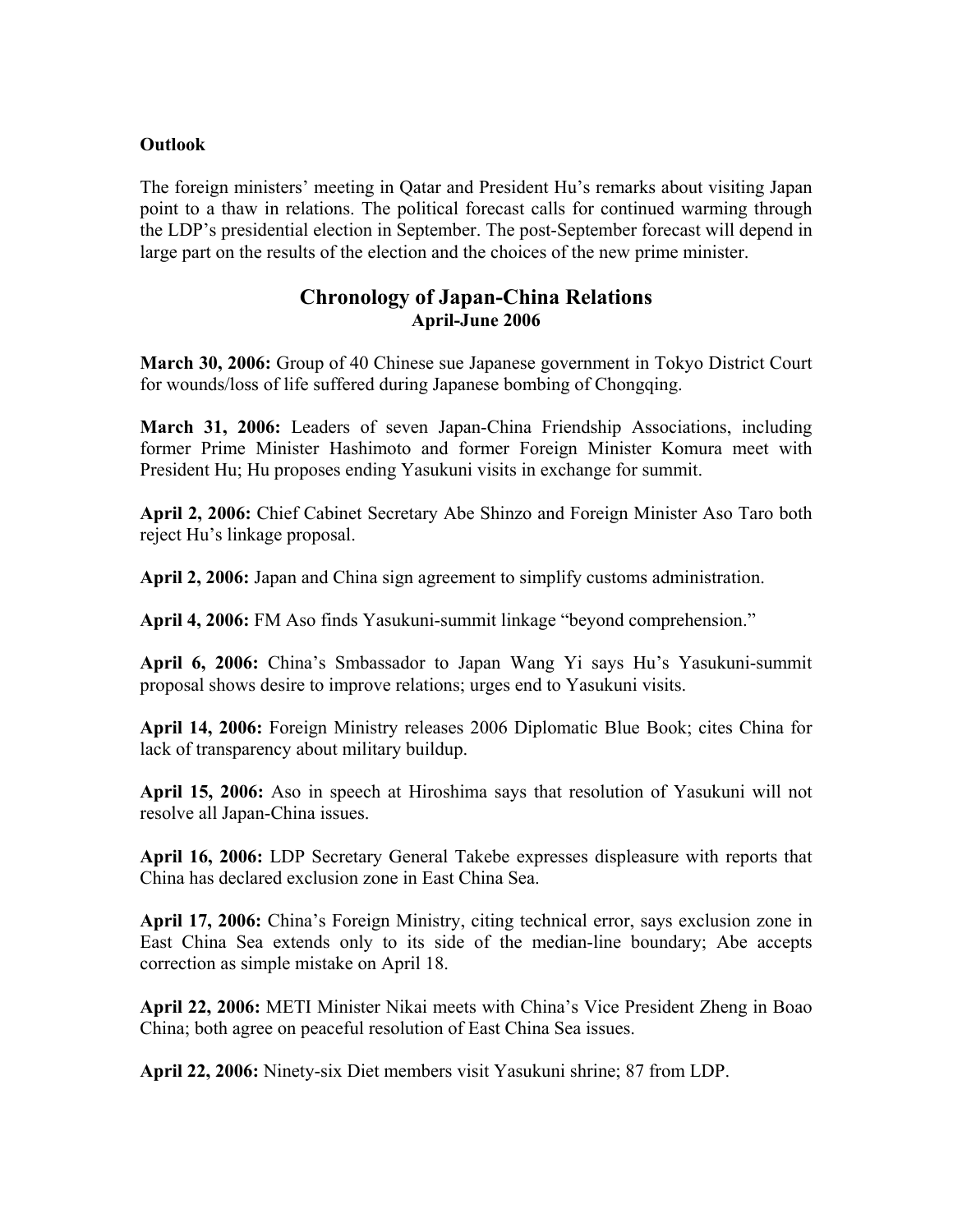**April 23, 2006:** Komeito party leader Kanzaki calls for stabilizing relations with China.

**April 25, 2006:** Former Chief Cabinet Secretary Fukuda calls for a new policy toward Asia; expresses negative view of Koizumi's visits to Yasukuni.

**May 7-9**, **2006:** Fifth Japan-China Vice Ministers' Comprehensive Policy Dialogue takes place in Beijing.

**May 9, 2006:** China's ambassador to Japan Wang in speech in Tokyo calls for improving Japan-China relations; expresses hope that foreign ministers will soon meet.

**May 9, 2006:** Keizai Doyukai calls for separation of Class-A war criminals from war dead at Yasukuni.

**May 10, 2006:** Abe says that decision on separation must be made by shrine authorities, not government.

**May 11, 2006:** Advisor to Democratic Party of Japan Hata Tsutomu meets with PRC State Councilor Tang; Tang invites Ozawa to visit China.

**May 18, 2006:** Japanese-Chinese delegations meet in Beijing to discuss East China Sea issues; fail to make progress; but agree to meet again.

**May 18, 2006:** Former LDP Secretary General and head of War Bereaved Association Koga proposes separation of Class-A war criminals from war dead at Yasukuni.

**May 23, 2006:** Foreign Ministers Aso and Li meet in Qatar.

**May 27, 2006:** China and South Korea opt out of Japan Coast Guard sponsored sixnation exercise aimed at practicing pursuit of ships suspected of illegal activities.

**May 28, 2006:** Former PM Mori urges next prime minister not to pay homage at Yasukuni in order to improve Japan-China relations.

**May 30, 2006:** War Bereaved Association deadlocks on Koga's proposal; restates current policy that the issue must be decided by Yasukuni authorities, not politics.

**June 3-4, 2006:** Aso says relations with China are returning to normalcy.

**June 5, 2006:** Japanese and Chinese consular authorities meet in Tokyo; Japan renews protest of May 2004 suicide of Japanese consular official in Shanghai; Chinese officials deny government involvement.

**June 6, 2006:** Council for Overseas Economic Cooperation approves lifting of freeze on yen loans to China; approves loan package of ¥74 billion.